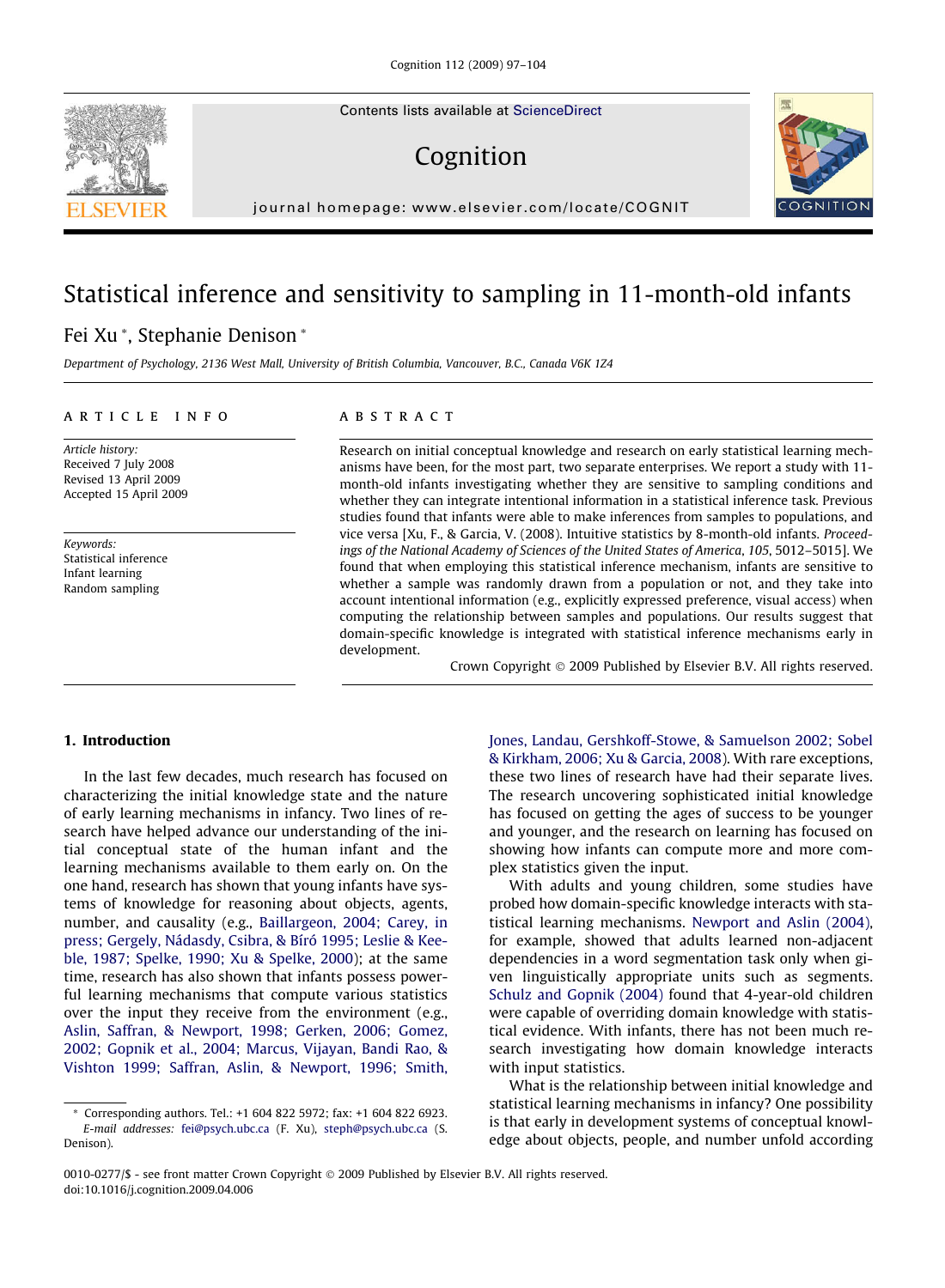to some maturational timetable and their development is distinct from the development of early learning mechanisms; another possibility is that even in infants, initial conceptual knowledge interacts with learning mechanisms in systematic and interesting ways.

The current study investigates whether infants can integrate domain-specific knowledge with statistical inference mechanisms. In particular we ask whether infants are able to incorporate their knowledge about agents (e.g., visual access, goal or preference) in a statistical inference task.

Recent studies suggest that infants may be able to use the statistical information in a small sample to make inferences about a larger population, and vice versa ([Xu & Gar](#page-7-0)[cia, 2008\)](#page-7-0). In these studies, 8-month-old infants were shown a sample drawn from a closed box full of red and white Ping-pong balls. On alternating trials, a sample of four red and one white balls or a sample of one red and four white balls was drawn. Then the box was opened to reveal a population of mostly red balls with a few white ones mixed in. Infants looked longer at the unexpected outcome of one red and four white balls than the expected outcome of four red and one white balls. [Xu and Garcia](#page-7-0) [\(2008\)](#page-7-0) suggested that these experiments provide evidence that infants can make inferences from samples to populations based on the statistical information in the input, perhaps employing basic principles of probability (see also [Teglas, Girotto, Gonzalez, & Bonatti \(2007\),](#page-7-0) for evidence that infants can compute single-event probabilities).

Several important questions remain open from these studies. First, in order to make use of the statistical information in the input, the learner needs to assume that the sample is randomly drawn from the population. If the learner had reasons to believe that the sample was not drawn randomly from the population, the inference would not be valid. Are learners sensitive to the random sampling assumption? This is an important question in understanding the nature of the inference mechanism. Second, is this statistical inference mechanism a low-level, automatic mechanism or is it capable of integrating other sources of knowledge? Suppose the experimenter looked into the box while pulling out the Ping-pong balls, would the infants assume that since the experimenter had visual access to the content of the box, she may not be pulling out a random sample? The current study addresses these two questions by asking if infants can integrate intentional information (e.g., visual access, explicitly expressed preference) in this statistical inference task.

Three conditions were included in our study: a random sampling condition, a non-random sampling condition, and a blindfold condition. In the random sampling condition, the procedure was similar to that of the previous studies [\(Xu & Garcia, 2008](#page-7-0)) except that the two samples were either five red Ping-pong balls or five white Pingpong balls. We predicted the same results as before. In the non-random sampling condition, the experimenter expressed a preference for say, red balls, by repeatedly selecting only red balls from a container of three red and three white balls at the beginning of the experiment. During the sampling process, she looked into the large box while pulling out the Ping-pong balls, suggesting that she had visual access to the content of the box and she had the

means to only pull out the balls of her preferred color. If infants were sensitive to this violation of the random sampling assumption, their looking times would be predicted by the explicitly expressed preference of the experimenter, and not by the content of the box.

In the blindfold condition, the experimenter also expressed a preference for Ping-pong balls of a particular color. However, she was blindfolded during the sampling process. Although the experimenter may have preferred red balls, her lack of visual access to the content of the box while sampling would prevent her from being able to pick and choose based on her preference. If infants were able to integrate intentional information in this statistical inference task, they would treat this condition as equivalent to the random sampling condition – their looking times should be predicted by the content of the box and not by the experimenter's preference.

Eleven-month-old infants were tested. We chose 11 month-olds for two reasons. One was to provide a replication of the earlier results with 8-month-olds in Xu and Garcia's studies with another age group. The other was that this is a more difficult task than those completed by 8 month-olds. The task required infants to encode the experimenter's preference or goal for a particular color of balls, and then decide whether this preference was relevant based on the experimenter's visual access. The developmental literature suggests that it is not until the end of the first year that infants demonstrate this understanding, a pre-requisite for the current study ([Brooks & Meltzoff,](#page-6-0) [2002; D'entremont and Morgan, 2006](#page-6-0)).

### 2. Experiment

## 2.1. Method

#### 2.1.1. Participants

Participants were 72 11-month-old infants (36 girls and 36 boys; mean age 10;29 [months;days], ranged from 10;15 to 11;17). Twenty-four infants (12 girls and 12 boys) were randomly assigned to each of three conditions: the random sampling condition (mean age 11;01), the nonrandom sampling condition (mean age 10;26), and the blindfold condition (mean age 11;02). An additional 5, 4, and 7 infants in each condition were tested but not included in the final sample due to experimenter error (5), equipment failure (3), or not completing the study due to fussiness (8). All participants were recruited from the Greater Vancouver area. Infants received a T-shirt or bib and a diploma for their participation.

#### 2.1.2. Materials

A 39 cm  $\times$  34 cm  $\times$  22 cm box constructed out of foam core, fabric, and Plexiglas was used in the study. The box was a white rectangular cube taped together with black duct tape. The inside of the box was divided into three parts – two Plexiglas containers were inserted into the front and back of the box, each containing 72 Ping-pong balls, and a center compartment was used to hold the samples to be removed from the box during test trials. When viewed from the front, the box appeared to be one large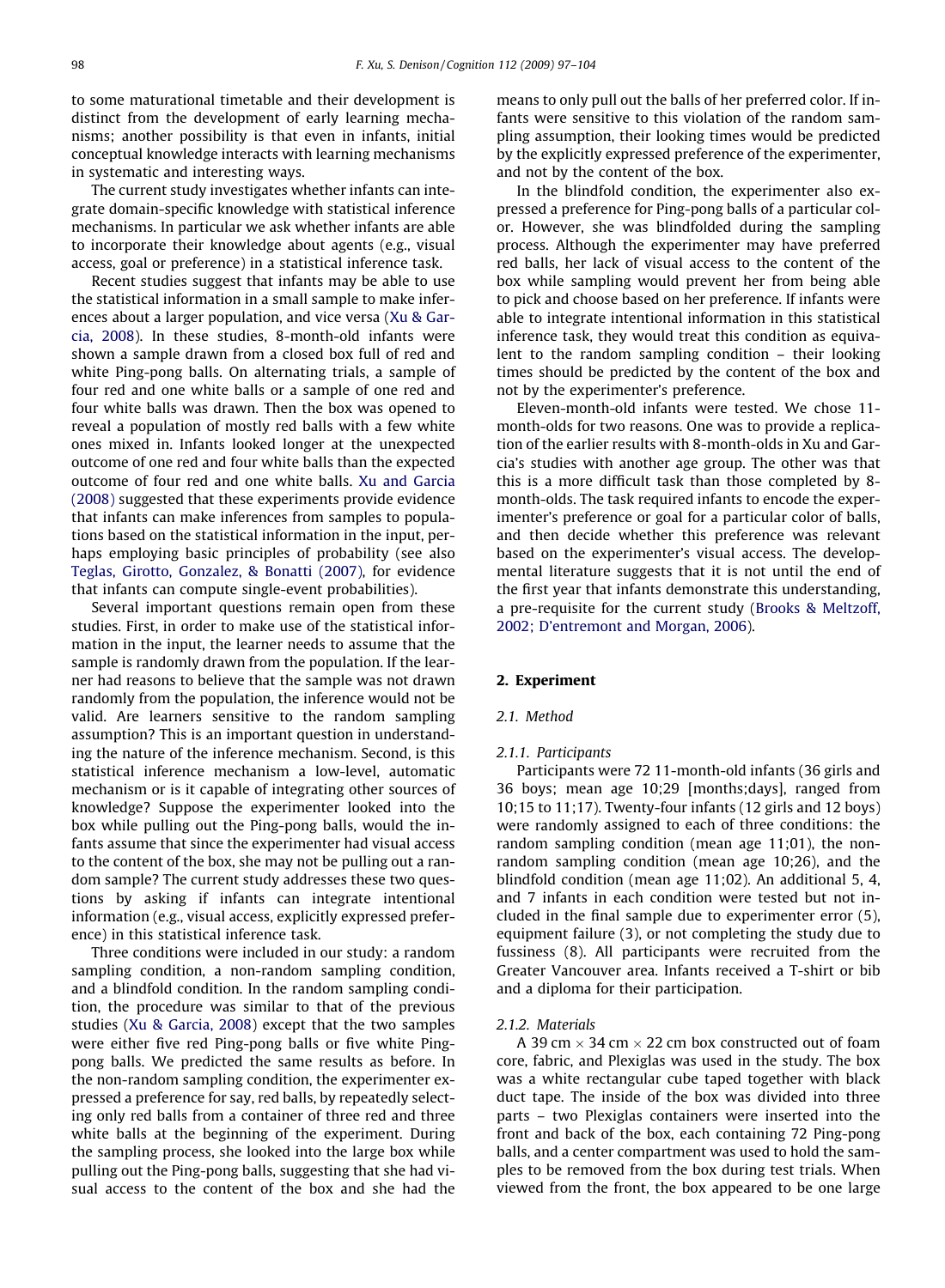box filled with multiple layers of balls. The front and back of the box were covered with black fabric curtains (secured to the top of the box with Velcro) that could be lifted to reveal the contents of the box through the transparent windows. The ''mostly white" side of the box contained 60 white and 12 red balls, and the ''mostly red" side contained the opposite ratio. The top of the box had a 10 cm  $\times$  24 cm cutout covered with two pieces of overlapping spandex that allowed the experimenter to reach into the center compartment of the box.

A small Plexiglas container (20 cm  $\times$  4.5 cm  $\times$  4 cm) was placed at the front left-hand corner of the stage to display the samples pulled out of the larger box during test trials. A slightly longer Plexiglas container (28.5 cm  $\times$  4.5 cm  $\times$  4 cm) was also used during the preference phase (see below). Both containers were narrow enough such that the balls lined up in a single row when placed in the containers. A small white box (17.5 cm  $\times$  17.5 cm  $\times$  8 cm) constructed out of foam core was used to hold three red and three white Ping-pong balls. A black cotton and spandex (5 cm in width) headband served as the blindfold.

## 2.1.3. Apparatus

Testing took place in a quiet room. All events were presented on a puppet stage. The experimenter sat behind the stage; her upper body and head were visible to the infant when the back curtain was lifted. The viewable area measured 94 cm  $\times$  55 cm. The observer watched the infant on a TV monitor in one corner of the testing room and recorded the infant's looking times on an iBook using MacXHAB1.4 ([Pinto, 2005\)](#page-7-0). The observer was blind to the order of the trials. A fan was located in the back part of the room, set to low speed, to muffle any extraneous sounds from the hallway. The stage was lit; the rest of the room was darkened during the study.

The infant sat approximately 70 cm from the stage in a high chair. Two cameras recorded the session: one focused on the stage to record the procedure, the other focused on the infant's face to record looking behavior.

#### 2.1.4. Design and procedure

All infants were tested in a violation-of-expectancy looking time paradigm. In all conditions infants were first shown a small foam core box with six Ping-pong balls (three red and three white) and were allowed to play with them for about 30 s. The experimenter picked up a few of the Ping-pong balls, one at a time, and she encouraged the infant to do the same.

## 2.1.5. Random sampling condition

2.1.5.1. Familiarization trials. Each infant received four familiarization trials. On each trial, the experimenter placed the large box (with the front curtain closed) on the stage and a small Plexiglas container to the right of the box. She shook the box back and forth a few times, saying, ''What do I have in here?" She then lifted the front cover of the box, and lowered the backdrop of the stage to conceal herself while saying ''Look, [baby's name], look!" The observer began timing upon hearing the second ''look." The trial ended when the infant looked away for two consecutive seconds.<sup>1</sup> The four trials alternated between the mostly red population and the mostly white population, in a counterbalanced order. The large box was removed after each trial. These trials were included to familiarize the infants to the objects as well as to the general procedure of the study. Also, once infants have been exposed to the two populations, mostly white or mostly red, they can use this information during test trials to generate a hypothesis as to which box the experimenter might be sampling from. The familiarization trials lasted about 4 min.

2.1.5.2. Preference phase. The experimenter placed on the empty stage a second Plexiglas container with three red and three white balls. All six balls were visible to the infant since they were lined up in a row in random order. To begin, she picked up three red (for half of the infants, white) balls, one at a time, and placed them into the container to her right. She pointed to the three balls while smiling and saying, ''Look at these!" then returned them to the original container. Next, she repeated the same action with the three balls of the other color. In this condition, the experimenter did not express a preference for balls of either color and this phase was included to equate this condition with the other two conditions. The larger container and the six balls were then removed; the Preference phase lasted approximately 30 s.

2.1.5.3. Test trials. On each trial, the experimenter placed the large box on the stage, with its front curtain closed. She shook the box a few times, closed her eyes, turned her head away, and reached into the box. She pulled out two Ping-pong balls of one color (red or white) and placed them into the small Plexiglas container to her right. She repeated this action, pulling out three more balls of the same color. The small Plexiglas container had a total of five balls. The experimenter then lifted the front curtain of the box and lowered the backdrop while saying, ''Look, [baby's name], look!" ([Fig. 1\)](#page-3-0) Once the backdrop was lowered, the experimenter was no longer visible. Each test outcome consisted of only the large box with the population and the small Plexiglass container with the sample. The observer began timing upon hearing the second ''look", indicating the precise moment that the box content was visible to the infant. At the end of each trial, the stage was cleared. Each infant received six test trials, alternating between a five-red sample and a five-white sample. The test trials lasted approximately 8 min.

The order of the familiarization trials (mostly red first or mostly white first), the order during the preference phase (red or white first for the random sampling condition), and the order of the samples on the test trials (red or white first) were counterbalanced across infants. Half of the infants saw the mostly white population on all test trials, and the other half the mostly red population.

In the random sampling and non-random sampling conditions, 12 infants received these 4 full familiarization trials, the other 12 received 4 five-second familiarizations. These groups were later pooled in data analyses, as they did not differ statistically.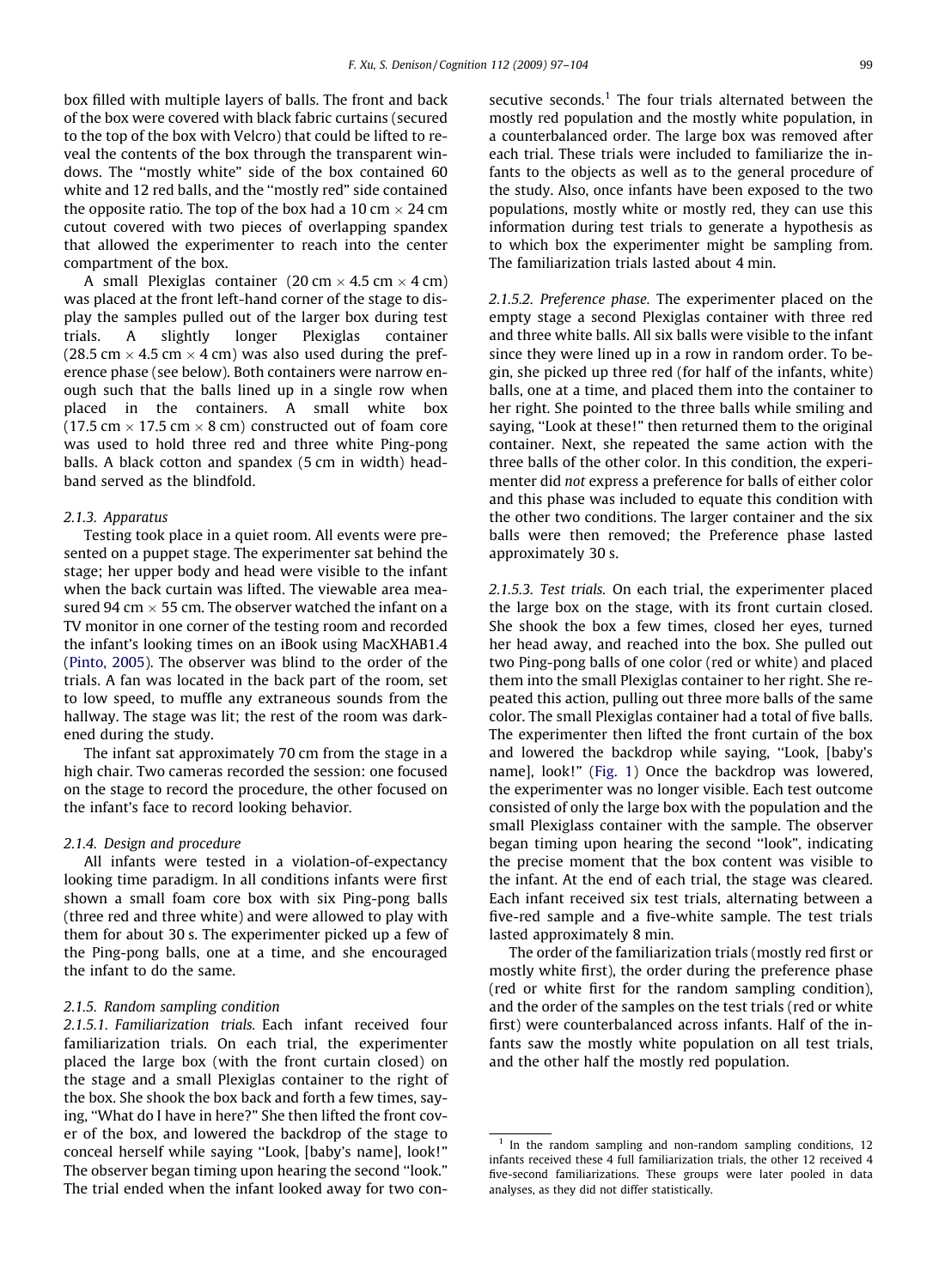<span id="page-3-0"></span>

Fig. 1. Schematic representation of the procedure of the random sampling condition.

# 2.1.6. Non-random sampling condition

The design and procedure were the same as the random sampling condition except for the following critical differences.

2.1.6.1. Preference phase. The experimenter picked out balls of the same color both times. Her action conveyed to the infant that she always picked out a particular color. For half of the infants she chose only red balls and for the other half only white.

2.1.6.2. Test trials. On each trial, instead of closing her eyes and turning her head away, the experimenter looked into

the top opening of the box while pulling out the sample, i.e., she had visual access to the content of the box.

## 2.1.7. Blindfold condition

The design and procedure were the same as the nonrandom sampling condition except for the following critical differences.

2.1.7.1. Blindfolding. While the infant and parent were in the reception room, the experimenter, parent and infant participated in a short peek-a-boo game with a blindfold. The experimenter began by showing the infant the blindfold and saying, ''Look at this!" She then placed the blind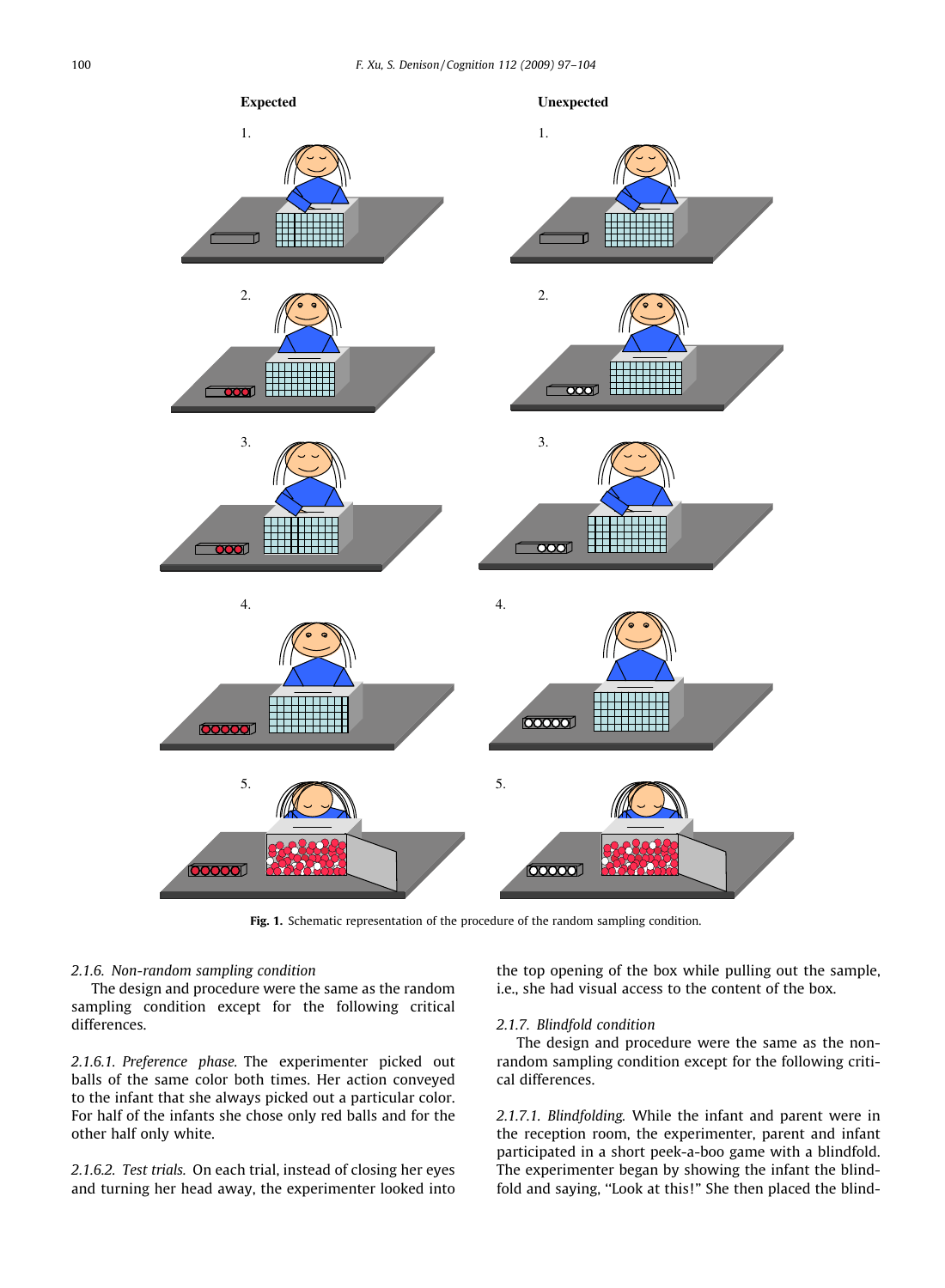fold over her eyes and said, ''[Baby's name], where did you go?" removed the blindfold and said, ''There you are!" She put the blindfold on again and said, ''Where's (baby's name)?" removed the blindfold again and said, ''Peek-aboo!" She then repeated these sequences a second time. Next she said, ''Should Mom try the game? Let's give the blindfold to mom." The experimenter then allowed the mom (or dad) to play the game and asked her (or him) to place the blindfold over their baby's eyes three or four times for a couple of seconds each. This part was included given that [Brooks and Meltzoff \(2002\)](#page-6-0) found that placing the blindfold on the infant was an effective way to demonstrate that a person could not see when blindfolded.

2.1.7.2. Familiarization trials. Right before the familiarization trials, the experimenter showed the infant the blindfold one more time. She placed it over her eyes and said, ''Remember this? I cannot see you!" She then put the blindfold around the top of her head similar to a bandana and sat down behind the stage. Then the familiarization trials began.

2.1.7.3. Preference phase. This was identical to that of the non-random sampling condition. The experimenter expressed a preference for a particular color balls.

2.1.7.4. Test trials. After placing the large box on the stage, the experimenter drew the infant's attention by saying, ''Are you ready?" She made sure that the infant was watching while she pulled the blindfold down over her eyes. Therefore, despite her expressed preference for a particular color ball, she did not have visual access to the content of the box during sampling. The test trials then unfolded as in the random sampling condition.

# 2.1.8. Predictions

2.1.8.1. Random sampling condition. Infants' looking times on test trials should be predicted by the population in the box, as in [Xu and Garcia \(2008\)](#page-7-0).

2.1.8.2. Non-random sampling condition. Infants' looking times on test trials should be predicted by the experimenter's expressed preference for one color ball, and not the content of the box. If the sample corresponds to the experimenter's preference, it would be expected; if the sample does not correspond to the experimenter's preference, it would be unexpected. In this condition, infants should ignore the content of the population, and use the preference information, as these sources of information are not always complimentary. Since the experimenter had visual access during sampling, she had the means to remove the balls of her preferred color, which may not be a random sample given the population of the box.

2.1.8.3. Blindfold condition. Infants' looking times should be predicted by the population in the box, as in the random sampling condition. This condition asks whether infants understand that the expressed preference would not predict the experimenter's behavior since she does not have visual access due to the blindfold. We used a blindfold as opposed to having the experimenter close her eyes since the latter may have been too subtle for these young infants. This condition also provides an important control for the non-random sampling condition by demonstrating that infants do not simply look longer at the color that the experimenter did not pick out during the preference phase due to a novelty response.

#### 2.1.9. Results

Preliminary analyses found no effects of gender, content of the box (mostly white vs. mostly red), expressed preference (white or red), or order of the familiarization trials. Subsequent analyses collapsed over these variables. The average looking times for the test trials of each condition are displayed in Fig. 2. A second observer who was unaware of the order of the trials coded the data. Inter-observer reliability averaged 95%, 97%, and 92% for the three conditions, respectively.

An analysis of variance found no differences between average looking times on the familiarization trials across conditions  $(F(2, 45) = 1.36, p > .1; M_{random-sampling} = 13.4 s,$  $M_{\text{non-random-sampling}} = 14.4 \text{ s}, M_{\text{blindfold}} = 11.4 \text{ s}.$ 

An omnibus ANOVA examined the effect of outcome (expected vs. unexpected, according to the content of the box) and condition (random, non-random, and blindfold). This revealed a significant effect of condition,  $F(2,69) = 9.24$ ,  $p < .01$ , effect size  $(\eta p^2) = .21$ , and a significant interaction,  $F(2,69) = 6.79$ ,  $p < .01$ , effect size  $(\eta p^2) = .16$ .

Tukey post-hoc comparisons indicated that there was a significant difference in overall looking time on test trials between the non-random sampling condition  $(M = 11.96)$ and the random sampling condition  $(M = 9.44)$ ,  $p < .05$ , and between the non-random sampling condition and blindfolding condition  $(M = 7.72)$ ,  $p < .001$ . This may be due to the fact that the processing demands for the nonrandom sampling condition were higher than in the other two conditions. In the random sampling condition, infants



Fig. 2. Mean looking times with standard error.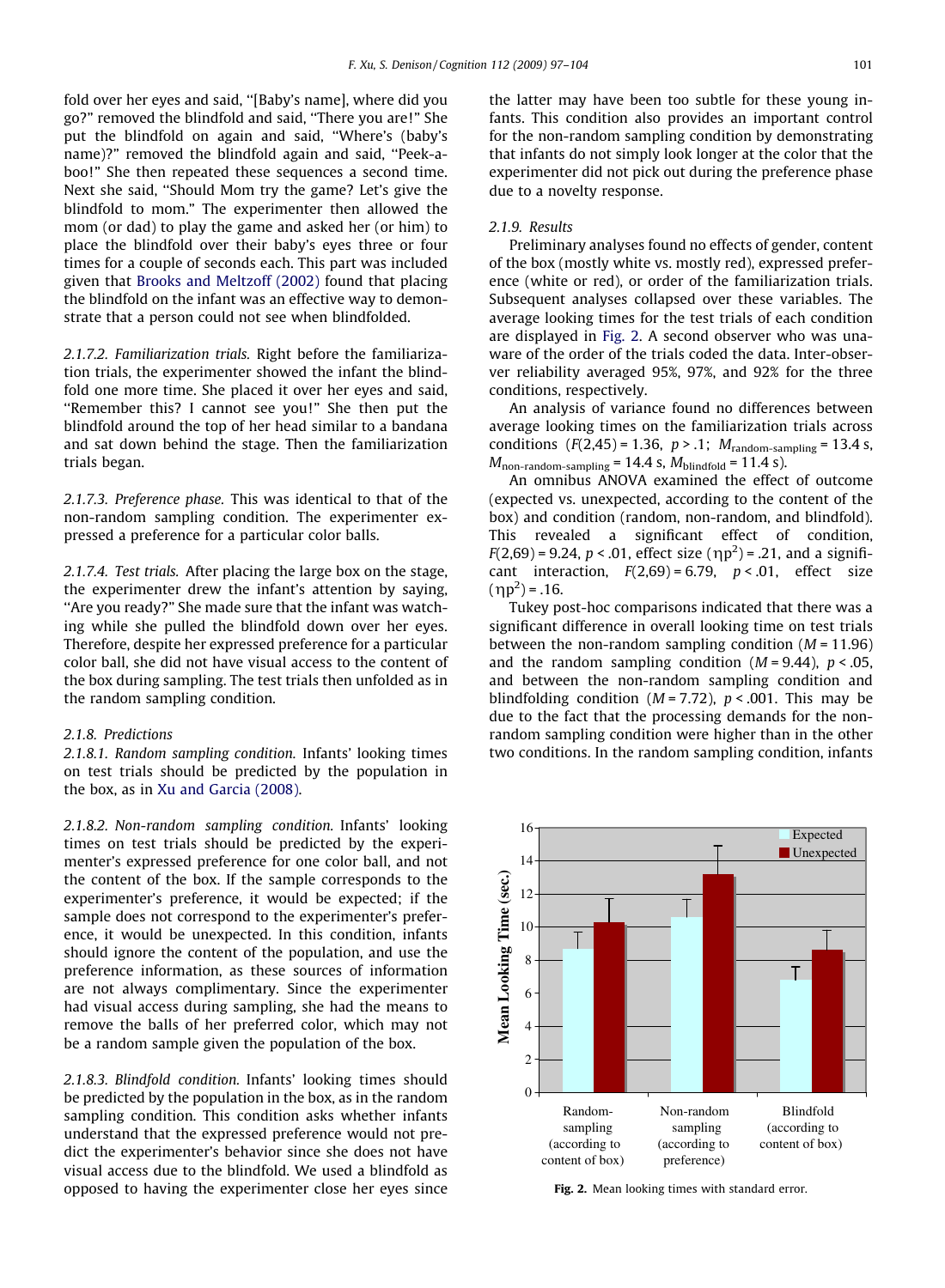need only reason about the relationship between the sample and the population. In the blindfold condition, it is possible that once infants saw the blindfold on the experimenter at the beginning of the test trials, they realized that despite her expressed preference, she had no means for picking out only the preferred color. The task is now the same as in the random sampling condition. In the non-random sampling condition, however, infants must remember that the experimenter only picked out balls of one color. They were then shown a sample, which sometimes contained only the opposite color balls, and exposed to the population. It may be the case that the infants' first reaction was to compare the sample with the population, then they had to inhibit this initial reaction in order to take into account the experimenter's expressed preference, resulting in overall longer looking times. In other words, the longer looking times in the non-random sampling condition may be taken as evidence that more processing was needed due to the conflict presented between the population, the sample, and the expressed preference.

Given the interaction between outcome and condition, ANOVAs were performed to analyze each condition separately. Specific patterns of looking times were predicted, thus these were planned comparisons.

#### 2.1.10. Random sampling condition

An ANOVA examined the effects of test trial order (expected first or unexpected first), trial pair (1–3), and outcome (expected vs. unexpected, according to the content of the box). There was a main effect of outcome,  $F(1, 1)$ 22) = 4.329,  $p < .05$ , effect size  $(\eta p^2)$  = .16. Infants looked reliably longer at the unexpected outcome  $(M = 10.3 s,$ SD = 7.0) than the expected outcome  $(M = 8.7 \text{ s}, \text{ SD} = 4.8)$ . There was also a main effect of trial pair, F(2, 44) = 3.916,  $p < .05$ ; average looking time decreased over time. Sixteen of twenty-four infants looked longer at the unexpected outcome, Wilcoxon signed-ranks test:  $z = -1.97$ ,  $p < .05$ . There were no other main effects or interactions.

#### 2.1.11. Non-random sampling condition

An ANOVA examined the effects of test trial order, trial pair, and outcome (expected vs. unexpected, according to the experimenter's expressed preference). There was a main effect of outcome,  $F(1, 22) = 4.947$ ,  $p < .05$ , effect size  $(\eta p^2)$  = .17. Infants looked reliably longer at the unexpected outcome ( $M = 13.2$  s, SD = 8.4) than the expected outcome ( $M = 10.7$  s, SD = 5.3). There was also a main effect of trial pair,  $F(2, 44) = 14.143$ ,  $p < .0001$ ; average looking time decreased over time. Twelve of twenty-four infants looked longer at the unexpected outcome, Wilcoxon signed-ranks test:  $z = -1.54$ ,  $p < .05$ . There were no other main effects or interactions.

A second ANOVA examined the effects of test trial order, trial pair, and outcome (expected vs. unexpected, according to the content of the box). There was no main effect of outcome,  $F < 1$ , n.s. Infants looked about equally at the unexpected outcome  $(M = 11.1 s)$  and the expected outcome  $(M = 12.8 s)$ . There were no other interactions.<sup>2</sup>

# 2.1.12. Blindfold condition

An ANOVA examined the effects of test trial order, trial pair, and outcome (expected vs. unexpected, according to the content of the box). There was a main effect of outcome,  $F(1, 22) = 5.177, p < .05$ , effect size  $(\eta p^2) = .19$ . Infants looked reliably longer at the unexpected outcome  $(M = 8.6 \text{ s}, SD = 5.9)$  than the expected outcome  $(M = 6.8 \text{ s},$  $SD = 3.9$ ). There was also a main effect of trial pair,  $F(2, 1)$  $(44)$  = 7.825,  $p < .001$ ; average looking time decreased over time. Nineteen of twenty-four infants looked longer at the unexpected outcome, Wilcoxon signed-ranks test:  $z =$  $-2.34$ ,  $p < .05$ . There were no other main effects or interactions.

A second ANOVA examined the effects of test trial order, trial pair, and outcome (expected vs. unexpected, according to the experimenter's expressed preference). There was no main effect of outcome,  $F < 1$ , n.s. Infants looked about equally at the unexpected outcome  $(M = 7.73 s)$  and the expected outcome ( $M = 7.72$  s). There were no other main effects or interactions.

# 3. Discussion

The results of this study provide further evidence for a sophisticated statistical inference mechanism in infants. The results from the random sampling condition replicated those of [Xu and Garcia \(2008\)](#page-7-0) with another age group. The results from the non-random sampling condition showed that 11-month-old infants were sensitive to whether a sample had been drawn randomly from a population – when the sample had not been drawn randomly, they were able to discard the statistical information in the input. Instead, infants were able to use intentional information (in this case the experimenter's expressed preference and visual access during the sampling process) as the basis for their inferences. Even more impressively, in the blindfold condition, the infants were able to integrate multiple sources of information in deciding whether to employ the statistical inference mechanism. The findings from this condition suggest that infants could override the random sampling assumption, but only under appropriate circumstances – even though they had encoded the experimenter's preference (as was demonstrated in the nonrandom sampling condition), they were able to discard that information given the lack of visual access during the sampling process. When the infants saw the blindfold on the experimenter on the test trials, they learned that she had no visual access to the content of the box. The infants then reverted back to assuming random sampling

<sup>&</sup>lt;sup>2</sup> Due to the fact that the population in the box (mostly red or mostly white) and the experimenter's preference (red or white) were fully crossed, the population of balls in the box and the experimenter's preference were consistent for half of the infants and inconsistent for the other half of the infants. One might ask whether the infants in the consistent half performed better on this task than those in the inconsistent half. An additional ANOVA examined the effects of consistency and outcome, and found no interaction between these two factors,  $F(1,22) = 0.018$ ,  $p = .89$ .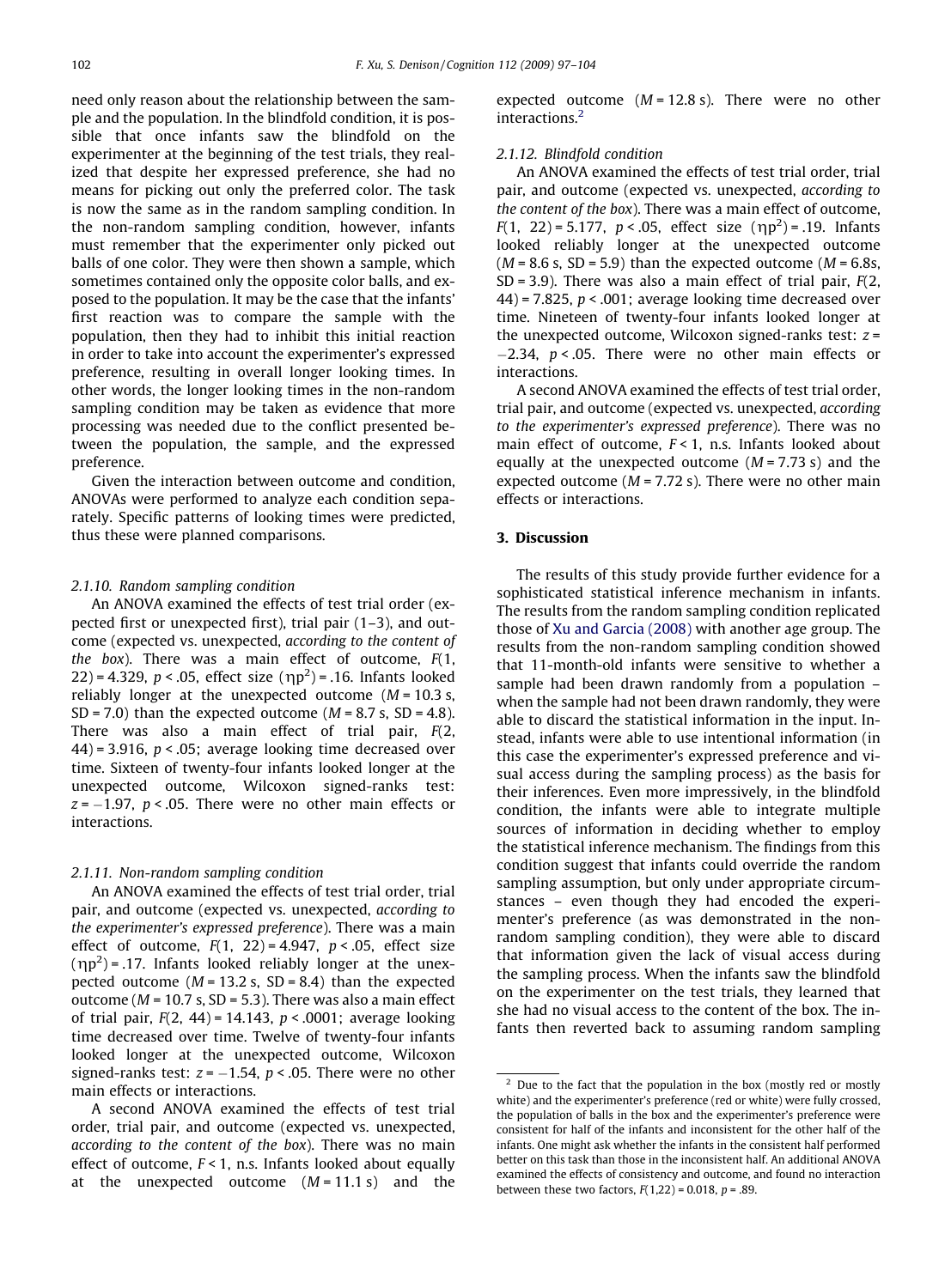<span id="page-6-0"></span>and made inferences about the content of the box based on the statistical information in the sample. Future studies will investigate in more detail the nature of the statistical inference mechanisms as well as how they are able to integrate domain-specific knowledge.

It is important to note that we do not intend to make any strong claims about infants' abilities to reason about others' preferences or goals. In the non-random sampling condition, infants may have attributed a preference or goal to the experimenter. Alternatively, the infants may have simply encoded that the agent, for whatever reason, always picked out balls of a particular color. Whether or not the infants viewed this as a preference or goal is interesting but beyond the scope of the current study. Our main concern is to demonstrate that infants can integrate other sources of information into the statistical inference mechanism. Future studies may investigate this question by asking whether the preferences expressed in this experiment – conveyed by the experimenter choosing one color balls on two different occasions – will lead to the prediction that the experimenter will reach for that color ball in a goal-directed action paradigm (e.g., [Woodward, 1998](#page-7-0)).

We have provided evidence that infants can integrate psychological constraints in employing their statistical inference mechanism. What about physical constraints? A wealth of evidence suggests that infants as young as 2– 4 months of age already have a set of principles for physical reasoning (e.g., Baillargeon, 2004; Spelke, Breinlinger, Macomber, & Jacobson 1992). In some recent studies, we have begun to explore this question (Denison & Xu, in preparation, 2008). In these experiments, 11-month-old infants were shown that green balls were 'stuck' to the box (with Velcro), they were then put in a statistical inference task with a box of Ping-pong balls of three colors, green, red, and white. The question of interest was whether the infants were able to exclude the green balls and compute on the red and white balls based on the statistical properties of that sub-population. Our findings suggest that they can. Similarly, [Teglas et al. \(2007\)](#page-7-0) found that when solidity – a principle that guides infant's physical reasoning as early as 4 months of age – comes into conflict with probability computations, infants disregard probability information and reason according to solidity. Thus the statistical inference mechanism is capable of integrating both psychological and physical knowledge by 11 months of age.

Will younger infants behave similarly in these studies? Perhaps a simpler experimental paradigm can be developed to test younger infants. Since the existing evidence suggests an earlier developing physical reasoning system than the psychological reasoning system, it may be the case that younger infants will be more apt in integrating physical constraints than psychological ones.

The study reported here, as well as [Teglas et al. \(2007\)](#page-7-0) and Denison and Denison and Xu (2008, in preparation), gives a tentative answer to the question raised in the introduction: by the end of the first year, infants are not only sophisticated statistical learners, but are also capable of integrating domain-specific knowledge – from both the physical and the psychological realm – in their computations. This answer blurs the line between the research enterprise on statistical learning and the research enter-

prise focusing on core knowledge. It calls into question the claim that the learning mechanisms infants have are automatic and completely bottom–up; it also calls into question the claim that principles of physical and psychological reasoning develop in a vacuum – the inferential mechanisms studied here and elsewhere may be partially responsible for the acquisition of these principles. The approach we have taken here, where domain-general statistical inference mechanisms compute over domain-specific knowledge, is in complete agreement with the recent emergence of the rational constructivist view [\(Xu, 2007; Xu, De](#page-7-0)[war, & Perfors, 2009](#page-7-0)) and Bayesian models of cognition and cognitive development (e.g., Chater, Tenenbaum, & Yuille 2006; Kemp, Perfors, & Tenenbaum 2007; Schulz, Bonawitz, & Griffiths 2007; Sobel, Tenenbaum, & Gopnik 2004; Tenenbaum, Griffiths, & Kemp 2006; Xu & Tenenbaum, 2007; Xu et al. 2009). Our aim is not to separate the study of learning mechanisms from the study of content knowledge. Instead, our aim is to understand how learning mechanisms integrate prior constraints and input statistics, and to develop precise computational models of these interactions.

#### Acknowledgments

We thank members of the UBC Baby Cognition Lab for help with data collection, and members of the UBC Baby Cognition Lab and the MIT Computational Cognitive Science Lab for helpful discussions. We also thank the infants and parents who participated in our study. This research was supported by a grant from the Natural Science and Engineering Research Council of Canada (NSERC) to FX.

#### References

- Aslin, R., Saffran, J., & Newport, E. (1998). Computation of conditional probability statistics by 8-month-old infants. Psychological Science, 9, 321–324.
- Baillargeon, R. (2004). Infants' physical world. Current Directions in Psychological Science, 3, 89–94.
- Brooks, R., & Meltzoff, A. (2002). The importance of eyes: How infants interpret adult looking behavior. Developmental Psychology, 38(6), 958–966.
- Carey, S. (in press). The origins of concepts. Oxford University Press.
- Chater, N., Tenenbaum, J. B., & Yuille, A. (2006). Probabilistic models of cognition: Conceptual foundations. Trends in Cognitive Sciences, 10, 287–291.
- Denison, S., & Xu, F. (2008) Sensitivity to physical and psychological constraints in infants' statistical inference. In Poster presented at the 16th Biennial International Conference on Infant Studies, March 27–29, Vancouver, Canada.
- Denison, S., & Xu, F. (in preparation) Integrating physical constraints in statistical inference by 11-month-old infants.
- D'entremont, B., & Morgan, R. (2006). Experience with visual barriers and its effects on subsequent gaze-following in 12–13-month-olds. British Journal of Developmental Psychology, 24, 465–475.
- Gergely, G., Nádasdy, Z., Csibra, G., & Bíró, S. (1995). Taking the intentional stance at 12 months of age. Cognition, 56, 165–193.
- Gerken, L. (2006). Decisions, decisions: Infant language learning when multiple generalizations are possible. Cognition, 98, B67–B74.
- Gomez, R. L. (2002). Variability and detection of invariant structure. Psychological Science, 13, 431–436.
- Gopnik, A., Glymour, C., Sobel, D., Schulz, L., Kushnir, T., & Danks, D. (2004). A theory of causal learning in children: causal maps and Bayes nets. Psychological Review, 111, 1–31.
- Kemp, C., Perfors, A., & Tenenbaum, J. B. (2007). Learning overhypotheses with hierarchical Bayesian models. Developmental Science, 10, 307–321.